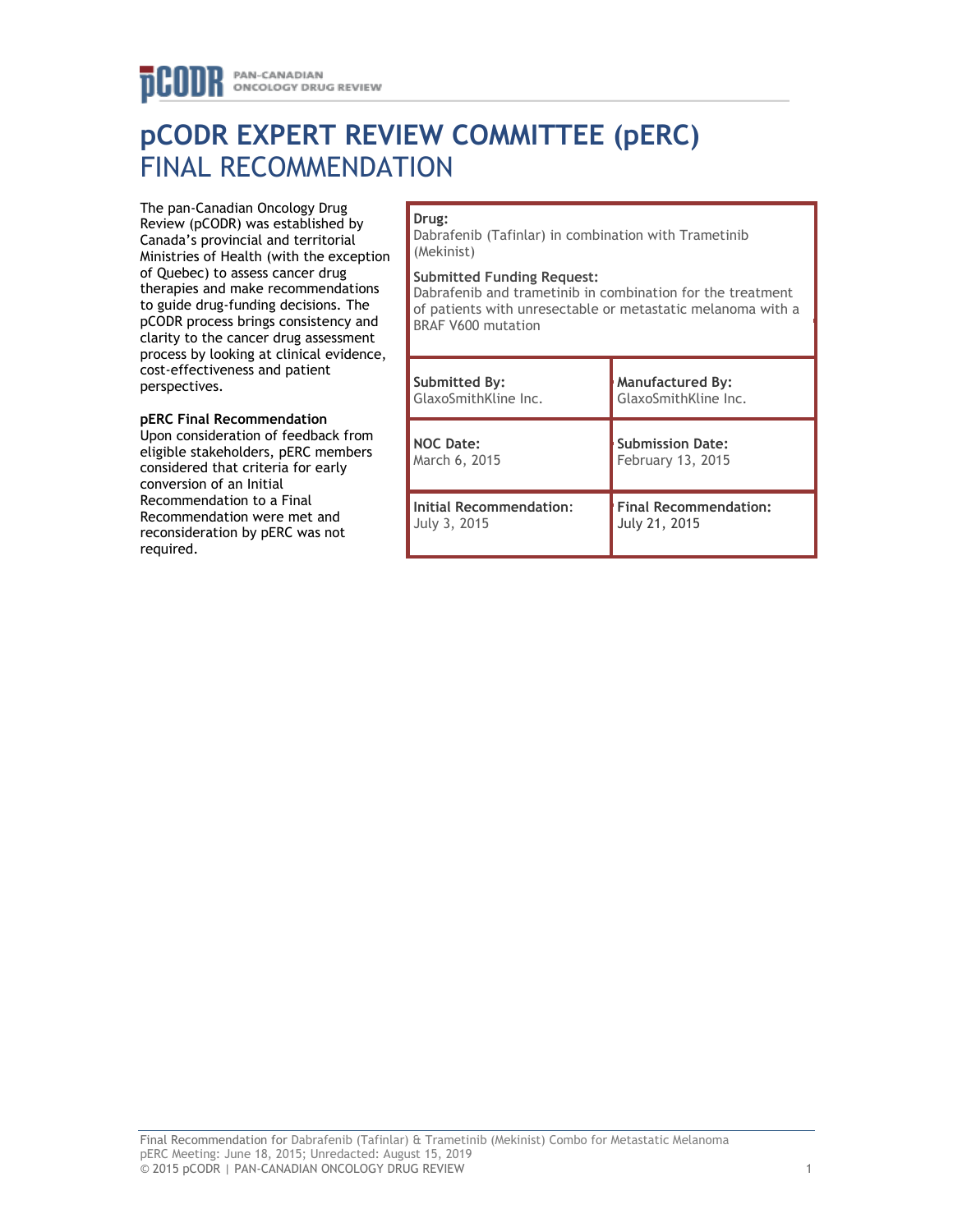**pERC RECOMMENDATION** The pCODR Expert Review Committee (pERC) recommends funding dabrafenib (Tafinlar) plus trametinib (Mekinist), conditional on costeffectiveness being improved to an acceptable level. Funding should be for patients with BRAF V600 mutation-positive, unresectable or metastatic melanoma in the first-line setting and who have an ECOG performance status of 0 or 1. Treatment is until disease progression. If brain metastases are present, patients should be asymptomatic or have stable symptoms. The Committee made this recommendation because it was satisfied that there is a net clinical benefit of dabrafenib plus trametinib compared with either single-agent dabrafenib or single-agent vemurafenib based on improvements in overall survival and progression-free survival, stable quality of life, and manageable toxicities. pERC was also satisfied that dabrafenib plus trametinib treatment aligns with patient values. However, pERC noted that dabrafenib plus trametinib could not be considered cost-effective at the submitted prices based on the Economic Guidance Panel's estimates of the range of incremental costeffectiveness ratios when compared with either single-agent dabrafenib or single-agent vemurafenib.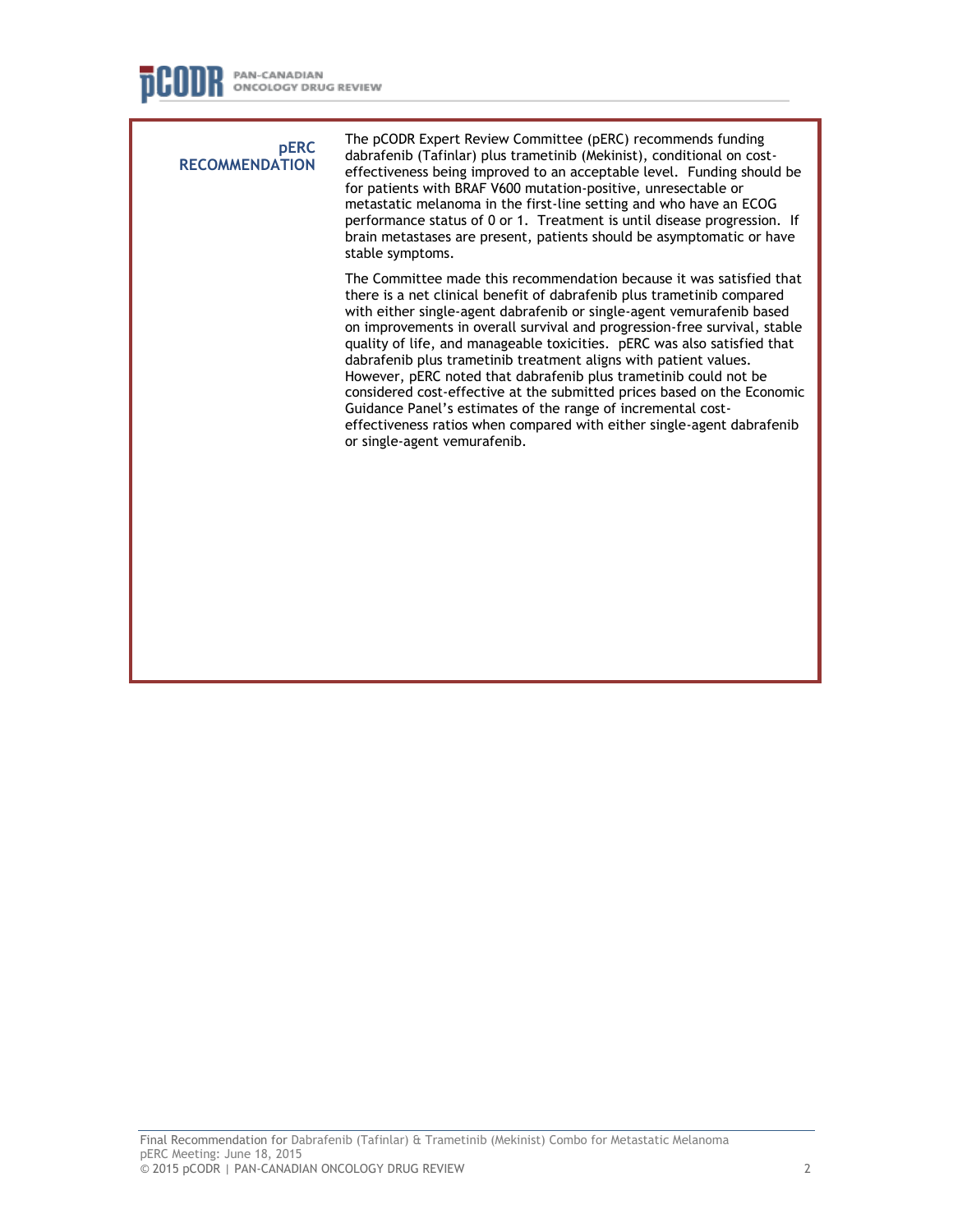| <b>POTENTIAL NEXT STEPS</b><br><b>FOR STAKEHOLDERS</b> | <b>Pricing Arrangements to Improve Cost-Effectiveness</b><br>Given that pERC was satisfied that there is a net clinical benefit of<br>dabrafenib plus trametinib in patients with BRAF V600 mutation-positive<br>unresectable or metastatic melanoma who have not received previous<br>therapy for unresectable or metastatic melanoma, jurisdictions may<br>want to consider pricing arrangements and/or cost structures that would<br>improve cost-effectiveness to an acceptable level. pERC noted that the<br>price of the combination of dabrafenib plus trametinib was a key driver<br>of the incremental cost-effectiveness estimates. Therefore, pERC<br>concluded that a substantial reduction in the price of the two drugs<br>would likely be required in order to improve the cost-effectiveness.                                                                                                                             |
|--------------------------------------------------------|-------------------------------------------------------------------------------------------------------------------------------------------------------------------------------------------------------------------------------------------------------------------------------------------------------------------------------------------------------------------------------------------------------------------------------------------------------------------------------------------------------------------------------------------------------------------------------------------------------------------------------------------------------------------------------------------------------------------------------------------------------------------------------------------------------------------------------------------------------------------------------------------------------------------------------------------|
|                                                        | Time-Limited Need for Dabrafenib Plus Trametinib in Patients<br>Currently Receiving First-Line Treatment with a Single-Agent BRAF<br>Inhibitor or MEK Inhibitor<br>At the time of implementing a funding recommendation for dabrafenib<br>plus trametinib, jurisdictions may consider addressing the short-term,<br>time-limited need to offer dabrafenib plus trametinib to patients<br>currently receiving a single-agent BRAF or MEK inhibitor for the first-line<br>treatment of unresectable or metastatic melanoma and whose disease<br>has not progressed.                                                                                                                                                                                                                                                                                                                                                                         |
|                                                        | Sequencing of Treatments in Metastatic Melanoma<br>pERC was unable to make an informed recommendation on the use of<br>dabrafenib plus trametinib after progression on either a single-agent<br>BRAF inhibitor or single-agent MEK inhibitor as the Committee noted<br>that, as yet, there is no evidence to inform this clinical situation. In<br>addition, pERC noted that there is no evidence to inform the optimal<br>sequencing of the combination of dabrafenib plus trametinib with<br>immune checkpoint inhibitors as yet. Therefore, pERC was unable to<br>make an informed recommendation regarding the optimal sequencing of<br>these agents. pERC also noted that the prospective collection of data<br>regarding the efficacy and safety of dabrafenib plus trametinib<br>administered before or after immune checkpoint inhibitors would help<br>define the optimal sequencing of these agents in this patient population. |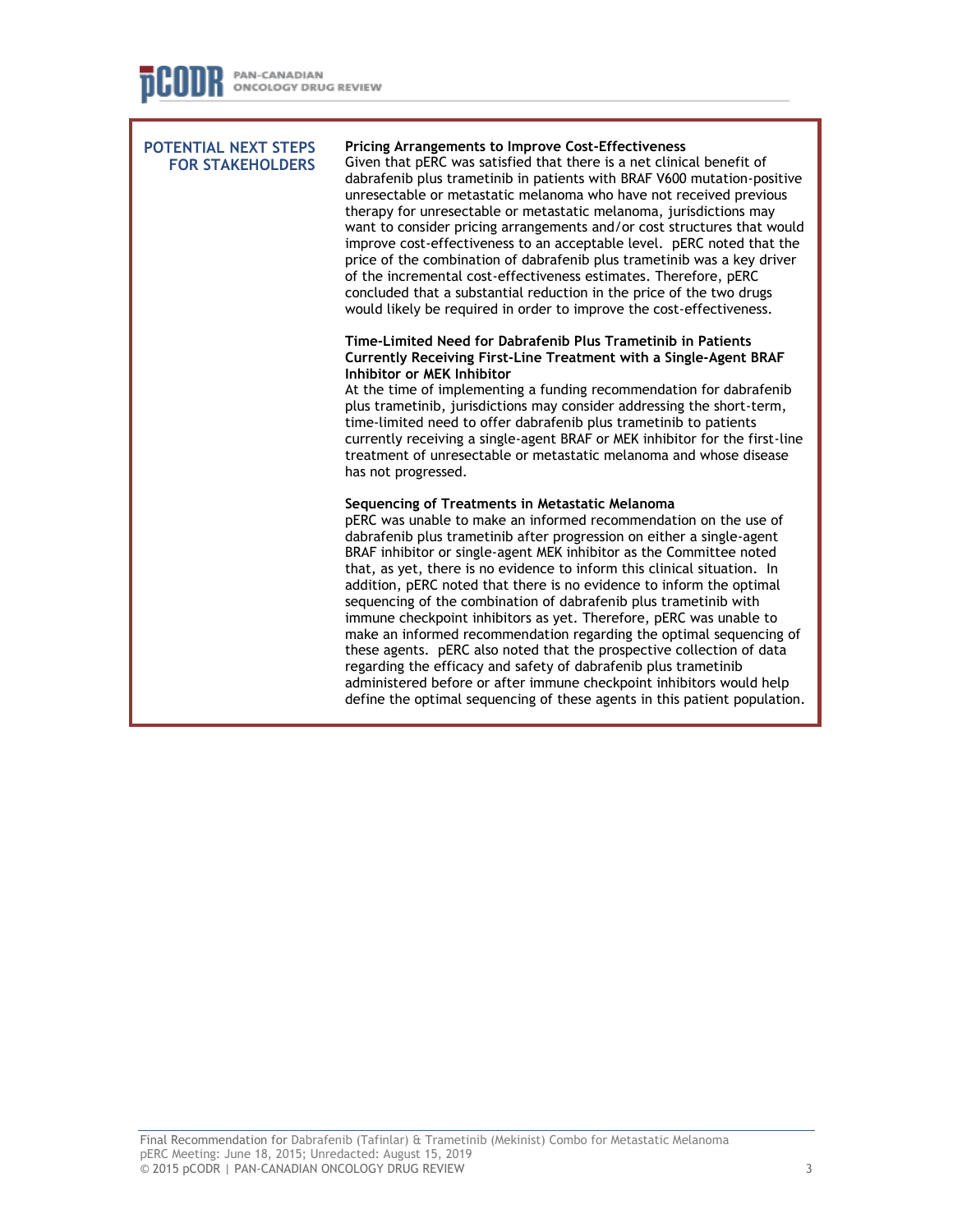# **SUMMARY OF pERC DELIBERATIONS**

pERC noted that the estimated incidence (new cases) of melanoma in Canada in 2014 was 6,500 cases and that there are approximately 1,100 deaths annually from melanoma. Approximately 5% of patients present with metastatic disease and another one-third of patients with early-stage disease will subsequently develop metastases. Surgery is not an option for most patients with metastatic melanoma and systemic therapy is the only alternative. pERC noted that the prognosis for patients with unresectable or metastatic melanoma has historically been poor, with median survival of 6-9 months and 5-year survival of 6%. Approximately half of patients with melanoma have BRAF mutationpositive disease. Despite the availability of BRAF inhibitors such as dabrafenib and vemurafenib in the first-line treatment of patients with unresectable or metastatic melanoma, the Committee noted that resistance to BRAF inhibitors ultimately develops, leading to rapid and often unrelenting disease progression. Therefore, pERC recognized the need for therapies that would delay or prevent the development of resistance to BRAF inhibitors.

| pERC's Deliberative Framework for<br>drug funding recommendations focuses<br>on four main criteria: |                                       |  |
|-----------------------------------------------------------------------------------------------------|---------------------------------------|--|
| <b>CLINICAL BENEFIT</b>                                                                             | <b>PATIENT-BASED</b><br><b>VALUES</b> |  |
| <b>ECONOMIC</b><br><b>EVALUATION</b>                                                                | <b>ADOPTION</b><br><b>FEASIBILITY</b> |  |

pERC deliberated upon the results of two randomized controlled

trials comparing dabrafenib plus trametinib with single-agent dabrafenib (the Combi-d study) or singleagent vemurafenib (the Combi-v study), and concluded that there is a net clinical benefit for dabrafenib plus trametinib compared with both single-agent dabrafenib and single-agent vemurafenib. In drawing this conclusion, pERC noted that the overall survival and progression-free survival results were statistically significant and clinically meaningful in favour of combination treatment in both studies. Additionally, pERC noted that measures of quality of life were either stable or improved for many subscales of the quality of life instruments used in the Combi-d study and the Combi-v study . pERC also concluded that the toxicities associated with treatment with dabrafenib plus trametinib were manageable and that there was a lower incidence of hyper-proliferative cutaneous adverse events in patients treated with dabrafenib plus trametinib compared with a single-agent BRAF inhibitor.

pERC noted that in the absence of direct randomized controlled trials comparing dabrafenib plus trametinib with single-agent trametinib or with ipilimumab, the relative efficacy and safety of dabrafenib plus trametinib with respect to these agents is uncertain. pERC discussed the results of a network metaanalysis (NMA) that indirectly compared dabrafenib plus trametinib with single-agent trametinib, with ipilimumab, and with dacarbazine. The Committee noted several limitations in the NMA including differences in the trials' characteristics and included patient populations. These substantial limitations decreased pERC's confidence in the results of the indirect comparisons such that the Committee was unable to draw any firm conclusion on the relative efficacy and safety of dabrafenib plus trametinib compared with single-agent trametinib, ipilimumab, or dacarbazine.

pERC reviewed patient advocacy group input that indicated that patients value effective treatment options that improve overall survival and quality of life and reduce toxicity. pERC considered this input in the context of the Combi-d and Combi-v studies, which demonstrated that dabrafenib plus trametinib extends life and has manageable toxicities compared with single-agent dabrafenib and single-agent vemurafenib, and consequently it concluded that dabrafenib plus trametinib aligns with patients' expressed values. pERC also noted the high quality of the submissions received from the two patient advocacy groups that provided input, based on the richness of patient experiences and clarity of patient values gathered.

pERC deliberated upon the cost-effectiveness of dabrafenib plus trametinib. The Submitter provided a model that made comparisons of dabrafenib plus trametinib with single-agent dabrafenib, single-agent vemurafenib, single-agent trametinib, ipilimumab, and dacarbazine. For the three comparisons of dabrafenib plus trametinib with single-agent trametinib, ipilimumab, and dacarbazine, pERC considered the estimates of clinical effectiveness to be highly uncertain as they were derived from an NMA which had several methodological limitations. Therefore, the Committee relied on the two comparisons of dabrafenib plus trametinib with either single-agent dabrafenib or single-agent vemurafenib. pERC considered that using either the manufacturer's or the pCODR Economic Guidance Panel's estimates of the incremental cost-effectiveness, the combination of dabrafenib plus trametinib was not cost-effective at the submitted prices compared with either single-agent dabrafenib or compared with single-agent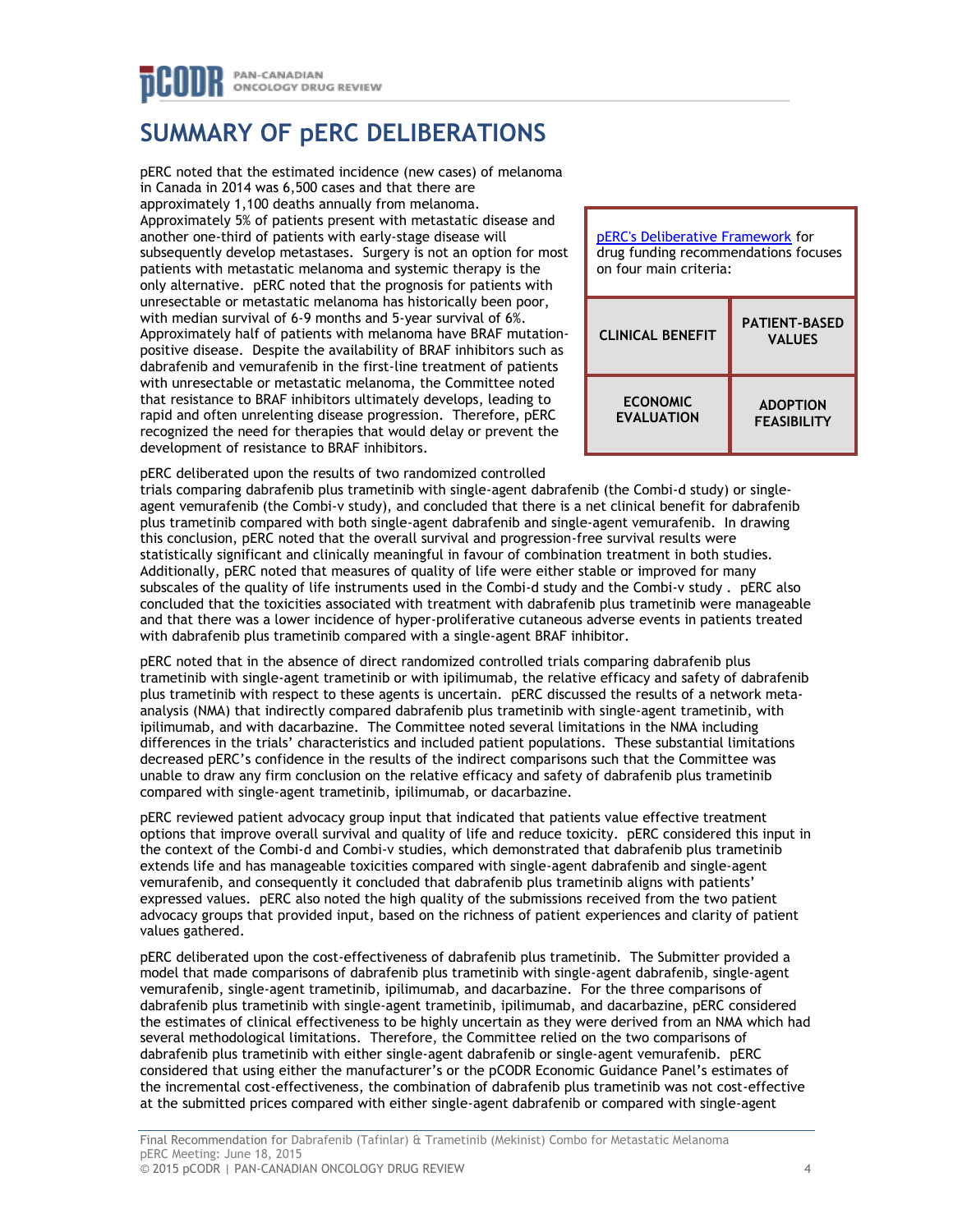

vemurafenib. pERC noted that the high estimates of incremental cost-effectiveness were due to the high incremental cost of dabrafenib plus trametinib which was driven largely by the combined prices of dabrafenib and trametinib.

pERC discussed the feasibility of implementing a funding recommendation for dabrafenib plus trametinib. pERC noted that there may be a time-limited need to offer dabrafenib plus trametinib to patients currently receiving a single-agent BRAF inhibitor or MEK inhibitor for the first-line treatment of unresectable or metastatic melanoma and whose disease has not yet progressed. pERC considered that presently, there is no evidence to support or contraindicate the use of a MEK inhibitor after progression on a BRAF inhibitor or vice versa. Therefore, pERC could not make an informed recommendation on the use of dabrafenib plus trametinib either before or after treatment with a single-agent MEK inhibitor or BRAF inhibitor. In addition, pERC noted that there is, as yet, no evidence to inform the appropriate sequencing of dabrafenib plus trametinib with immune checkpoint inhibitors; however, pERC noted that the provinces may want to consider prospectively collecting data to inform the appropriate sequencing of dabrafenib plus trametinib with immune checkpoint inhibitors.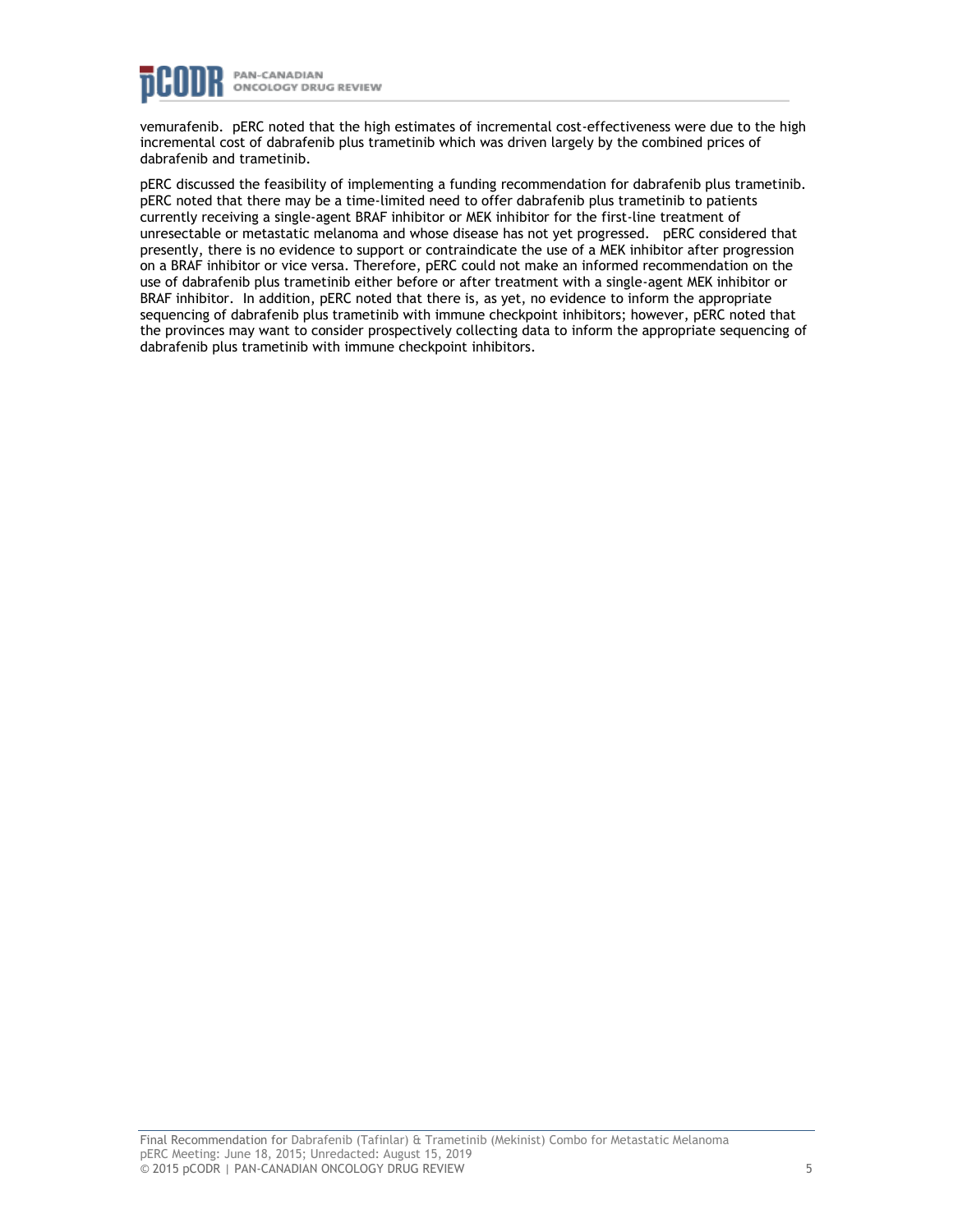# **EVIDENCE IN BRIEF**

pERC deliberated upon:

- a pCODR systematic review
- other literature in the Clinical Guidance Report providing clinical context
- an evaluation of the manufacturer's economic model and budget impact analysis
- guidance from pCODR clinical and economic review panels
- input from two patient advocacy groups (Melanoma Network of Canada, Save Your Skin Foundation)
- input from pCODR's Provincial Advisory Group.

Feedback on the pERC Initial Recommendation was also provided by:

- input from pCODR's Provincial Advisory Group.
- two patient advocacy group (Melanoma Network of Canada, Save Your Skin Foundation)
- the Submitter (GlaxoSmithKline Inc.)

The pERC initial recommendation was to fund dabrafenib (Tafinlar) plus trametinib (Mekinist), conditional on cost-effectiveness being improved to an acceptable level

Feedback on the pERC Initial Recommendation indicated that the manufacturer, patient advocacy group and pCODR's Provincial Advisory Group agreed with the initial recommendation.

The pERC Chair and pERC members reviewed the feedback and it was determined that the pERC Initial recommendation was eligible for early conversion to a pERC Final Recommendation without reconsideration by pERC because there was unanimous consensus from stakeholders on the recommended clinical population outlined in the pERC Initial Recommendation.

# OVERALL CLINICAL BENEFIT

## **pCODR review scope**

The pCODR review evaluated the safety and efficacy of dabrafenib in combination with trametinib compared to commonly used therapies, placebo, or best supportive care in the treatment of patients with unresectable or metastatic melanoma with a BRAF V600 mutation who have not received prior systemic therapy for unresectable, advanced or metastatic melanoma.

# **Studies included: Two well-conducted RCTs in untreated patients**

The pCODR systematic review included two randomized controlled trials comparing dabrafenib plus trametinib with single-agent dabrafenib (the Combi-d study) or with single-agent vemurafenib (the Combi-v study). pERC noted that both trials were generally well conducted.

pERC noted that there were no trials comparing dabrafenib plus trametinib with single-agent trametinib or with ipilimumab; however, the pCODR Clinical Guidance Report provided contextual information on a network meta-analysis (NMA) comparing dabrafenib plus trametinib with single-agent dabrafenib, trametinib, vemurafenib, ipilimumab, and dacarbazine for metastatic melanoma.

## **Patient populations: Previously untreated, BRAF V600 mutation-positive, unresectable or metastatic melanoma**

Both Combi-d and Combi-v trials included patients with previously untreated metastatic melanoma (stage IV or unresectable stage IIIC). Patients in both trials were generally fit, with an ECOG performance status of 0 or 1. Patients included in both trials also had a confirmed BRAF V600 mutation.

# **Key efficacy results: Consistent improvement in overall survival and progression-free survival**

pERC noted that a statistically significant and clinically meaningful difference in overall survival was demonstrated in favour of dabrafenib plus trametinib compared with single-agent BRAF inhibitor therapy, in both trials. In the Combi-d trial, the final analysis of overall survival (secondary outcome),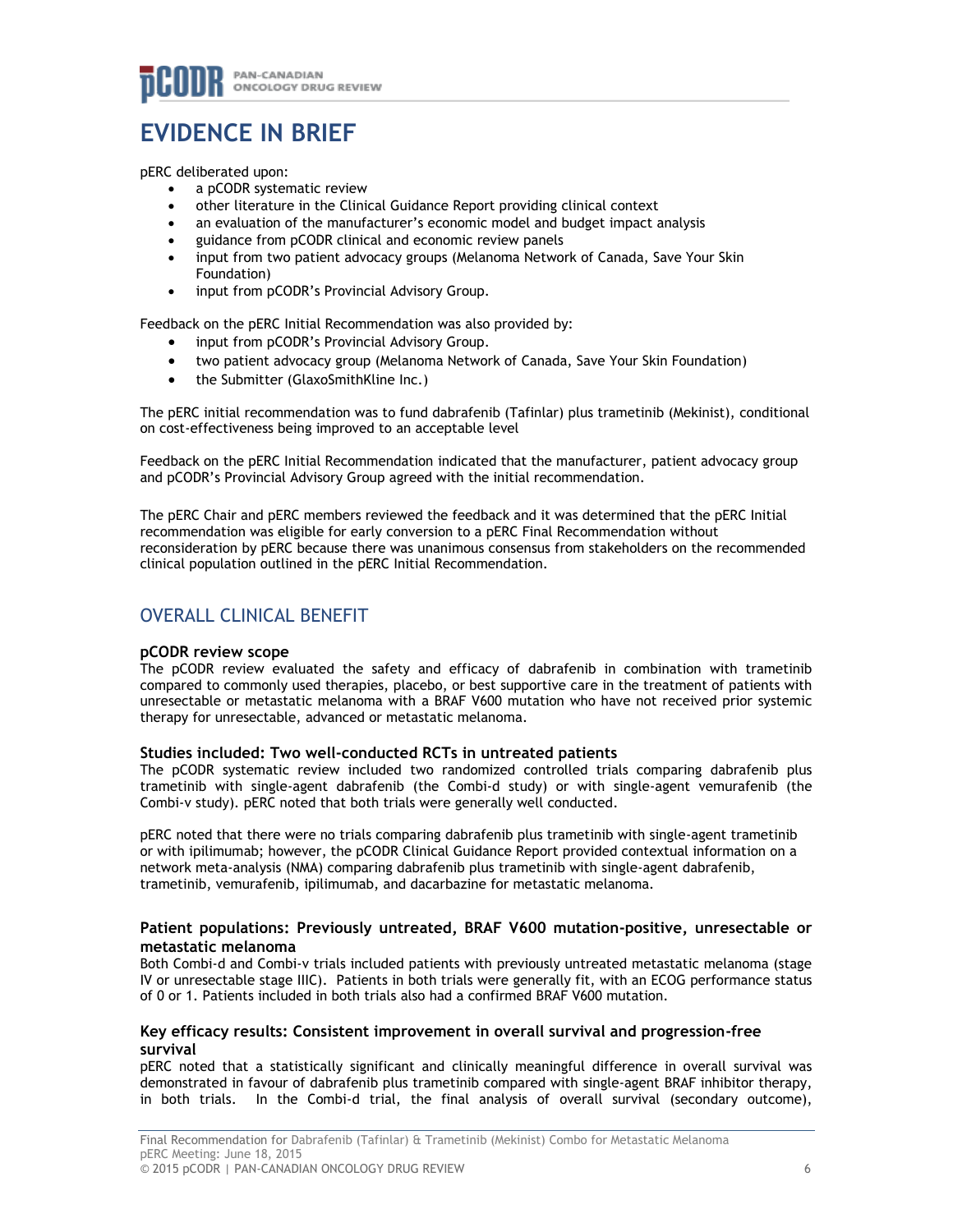

demonstrated a statistically significant improvement in favour of the dabrafenib plus trametinib arm (median 25.1 months) compared with the single-agent dabrafenib arm (median 18.7 months; hazard ratio [HR] 0.71, 95% confidence interval [CI] 0.55 to 0.92; p=0.0107). In the Combi-v trial, overall survival was the primary outcome of the trial, which was stopped early for efficacy (pre-specified stopping boundary; p<0.0214). The median overall survival for the dabrafenib plus trametinib arm had not been reached compared with a median of 17.2 months in the single-agent vemurafenib arm (HR 0.69, 95% CI 0.53 to 0.89; p=0.005) after a median follow-up duration of 11 months in the combination arm and 10 months in the vemurafenib arm.

pERC noted that progression-free survival was also statistically significantly longer in favour of the dabrafenib plus trametinib arm compared with the BRAF inhibitor therapy alone arm, in both trials. In the Combi-d trial, progression-free survival was the primary outcome and it was statistically significantly longer in the dabrafenib plus trametinib arm (median 11.0 months) compared with the dabrafenib plus placebo arm (median 8.8 months; hazard ratio [HR] 0.67, 95% CI 0.53 to 0.84; p=0.0004) after a median follow-up of 9 months. In the Combi-v trial, median progression-free survival in the dabrafenib plus trametinib group was longer than in the vemurafenib group (11.4 months versus [vs.] 7.3 months; HR 0.56; 95% CI 0.46 to 0.69; p<0.001).

## **Quality of life: Stable or improved quality of life with combination therapy**

Quality of life in both trials was measured using the EORTC QLQ-C30 generic cancer questionnaire. pERC considered that for most subdomains of the EORTC QLQ-C30, scores were stable or improved for patients who received dabrafenib plus trametinib compared with patients who received a BRAF inhibitor alone. pERC noted that in the Combi-d trial, the global health/quality of life dimension was statistically significantly better at weeks 8, 16, and 24 in favour of dabrafenib plus trametinib. Pain scores were statistically significantly improved and clinically meaningful (6-13 point difference) in favour of dabrafenib plus trametinib compared with dabrafenib alone, at all assessment visits. pERC also noted that the nausea and vomiting symptom domain was worse at weeks 16 and 24 in the dabrafenib plus trametinib group than in the dabrafenib alone group. In the Combi-v trial, the global health/quality of life dimension was statistically significantly better at all assessment visits for patients who received dabrafenib plus trametinib compared with those who received vemurafenib. The role, social, and physical functioning domains as well as the appetite loss, insomnia, and pain symptom domains all demonstrated statistically significant differences in favour of the combination therapy arm compared with the vemurafenib arm. In addition, the Combi-v trial also demonstrated statistically significant differences in FACT-M Melanoma subscale scores in favour of the dabrafenib plus trametinib arm compared with the vemurafenib arm. pERC considered the quality of life results from both studies to be meaningful from a patient perspective.

# **Safety: Manageable toxicities; lower incidence of hyper-proliferative cutaneous adverse events with dabrafenib plus trametinib**

pERC noted that in the Combi-d trial, grade 3 or 4 adverse events occurred in 73 patients (35%) in the dabrafenib and trametinib group and in 79 patients (37%) in the dabrafenib and placebo group. In the dabrafenib plus trametinib group, the most common grade 3 adverse events were pyrexia (6%), hypertension (4%), and elevated aspartate aminotransferase (3%), whereas hypertension (5%) was the most common in the dabrafenib alone group. pERC noted that the toxicities associated with dabrafenib plus trametinib were manageable. The Committee also noted that cutaneous squamous-cell carcinomas, including keratoacanthomas, occurred in 2% of patients who received dabrafenib plus trametinib and in 4% of patients who received dabrafenib alone.

pERC noted that in the Combi-v trial, grade 3 or 4 adverse events occurred in 52% of patients in the combination group and in 63% of patients in the vemurafenib group. The most common grade 3 adverse events in the dabrafenib plus trametinib arm were hypertension (14%), pyrexia (4%), and elevated alanine aminotransferase (3%), whereas in the vemurafenib arm, hypertension (9%), rash (9%), elevated alanine aminotransferase (4%), arthralgia (4%), and elevated aspartate aminotransferase (4%) were most common. A total of 17 patients in the dabrafenib plus trametinib arm experienced a grade 4 adverse event compared with 24 in the vemurafenib arm. Again, pERC noted that the toxicities associated with dabrafenib plus trametinib were manageable. The Committee also noted that cutaneous squamous cell carcinomas, including keratoacanthomas, occurred in 1% of patients who received dabrafenib plus trametinib whereas they occurred in 17% of patients who received vemurafenib.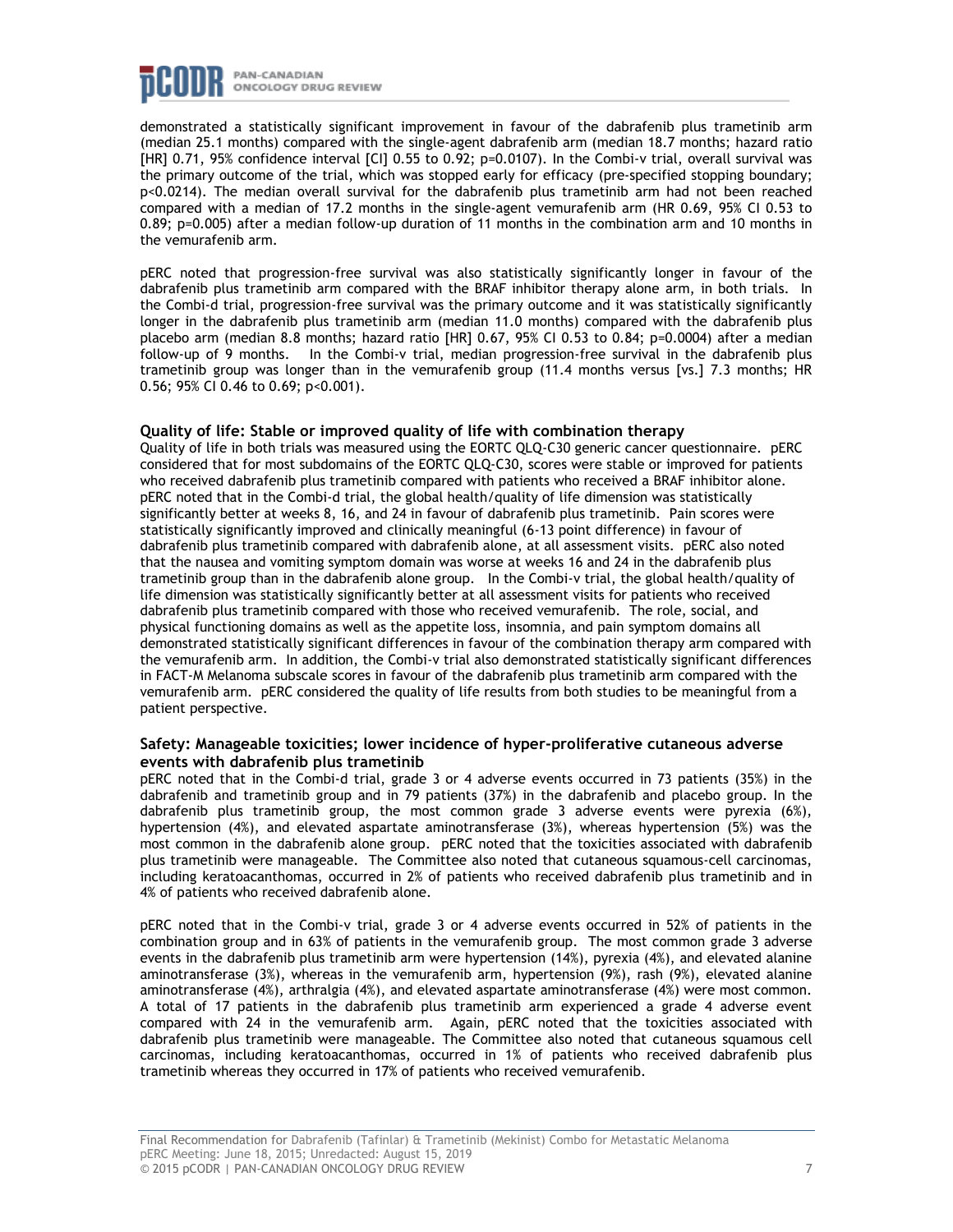

# **Need: Treatments required to prevent or delay resistance to BRAF inhibitor therapy**

pERC noted that single-agent BRAF inhibitors were previously reviewed by the committee and are routinely used and funded across Canada for BRAF mutation-positive metastatic melanoma. However, resistance typically develops within 6 to 8 months of treatment initiation and survival at that point is poor, thus additional treatment options are required. pERC also noted that hyper-proliferative cutaneous adverse events are a significant problem with BRAF inhibitors and noted the lower incidence of hyperproliferative cutaneous adverse events in patients receiving dabrafenib plus trametinib compared to single agent use.

#### **Comparators: uncertainty in NMA results**

pERC noted several limitations with the NMA that decreased its confidence in the results. The NMA included studies of patients with only BRAF V600E/K metastatic melanoma, as well as data from studies that had included patients with no mutations, but did not report data for the subgroups separately. The Committee noted that a primary assumption in a network meta-analysis is that the included studies need to be sufficiently similar to yield meaningful results, and that differences between trials with respect to study or patient characteristics may bias the indirect comparison. In addition, pERC noted that the inclusion of results from studies that were adjusted for early crossover would further decrease confidence in the assumptions of similarity of the trials required for a valid NMA.

# PATIENT-BASED VALUES

## **Values of patients with metastatic melanoma: Need for treatments that extend survival, improve quality of life and reduce toxicities**

pERC noted that the patient advocacy group input indicated that patients with unresectable or metastatic melanoma value prolongation of life and a reduction in the symptoms of their disease without a significant increase in side effects of treatment. pERC noted that the most common symptoms that patients wanted to manage better were pain, open skin lesions, loss of mobility, fatigue, fear, and anxiety, all of which impact on their quality of life.

pERC noted that patients reported that the side effects of current therapies also affect their quality of life. Commonly reported side effects from current therapies include extreme flu like symptoms and fatigue, cognitive impairment, nausea, fever, rigours, pain, arthritis, headaches, liver failure, low platelet counts, diarrhea, and severe depression. Respondents reported that many of these side effects last beyond a year, depending on the patient's ability to tolerate the therapy. Most patients do not complete the full year of treatment due to side effects. pERC noted that respondents expect that dabrafenib plus trametinib could either eliminate the disease altogether, slow progression or span the gap until another potentially more effective therapies are developed.

## **Patient values on treatment: willing to tolerate side effects**

pERC noted that input from patients who had been treated with the dabrafenib plus trametinib combination had experienced a benefit from the treatment, and in some patients, that benefit was continuing. Patients reported that the most common side effects included flu like symptoms and fatigue, fever, arthritis or joint pain, headaches, nausea and diarrhea. However, pERC noted that most respondents indicated that aside from persistent fatigue, the negative side effects of the combination treatment were worth the benefits from treatment.

# ECONOMIC EVALUATION

## **Economic model submitted: cost-utility analysis; partition survival model**

The pCODR Economic Guidance Panel assessed a cost-utility analysis of dabrafenib plus trametinib as firstline therapy for patients with BRAF V600 mutation-positive unresectable or metastatic melanoma in comparison to the following monotherapies: vemurafenib, dabrafenib, trametinib, ipilimumab, and dacarbazine. The health states considered in the model were alive and progression-free; alive with disease progression, and; dead.

## **Basis of the economic model: Clinical and economic inputs**

For the model, the cost of medications, one-time costs (diagnostic testing, progression, death), monthly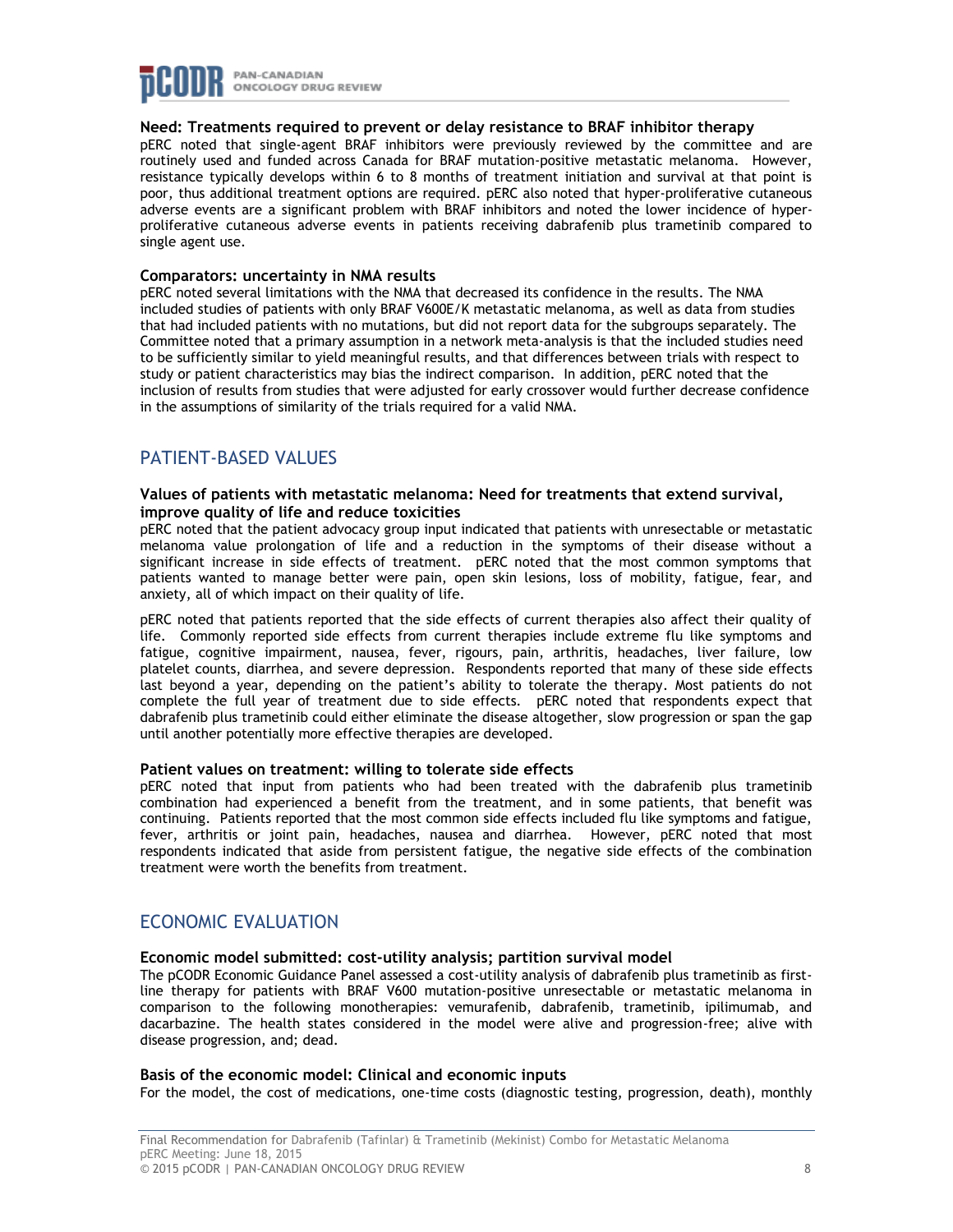

costs (direct medical cost per month for progression-free and post-progression), direct medical cost for the administration of medication in the presence and absence of AEs, and medical treatment of AE costs were considered. pERC noted that the combined price of dabrafenib and trametinib had the largest impact on the incremental cost of combination treatment compared with single-agent therapy.

In terms of clinical effect inputs into the model, the following were considered: disease progression, adverse event probabilities, the relative dose intensity, progression-free survival, overall survival and health utilities. Health utility data were obtained from the Combi-d and Combi-v studies using the EQ-5D questionnaire.

#### **Drug costs: Differences in submitted price and available list price**

The cost of the combination of dabrafenib plus trametinib and of each agent as monotherapy in the main analysis was based on a confidential price submitted by the manufacturer. At the submitted confidential price, dabrafenib costs  $\frac{5}{2}$  per capsule of 75 mg, and trametinib costs  $\frac{5}{2}$  per tablet of 2 mg. per capsule of 75 mg, and trametinib costs  $\frac{1}{2}$ *(The costs of dabrafenib and trametinib are based on confidential prices submitted by the manufacturer and cannot be disclosed to the public according to the pCODR Disclosure of Information Guidelines.)* At the current list price, dabrafenib costs \$63.33 per 75mg capsule, with a total dose cost per day of \$253.33. The cost per 28 days is \$7,093.64. Trametinib costs \$290.00 per 2mg tablet for a total dose cost per day of \$290.00. The cost over 28 days is \$8120.00.

For the comparative monotherapies, vemurafenib costs \$46.54 per 240mg tablet with a dose of eight tablets for a total cost of \$372.32. The cost over 28 days is \$10,424.96. Ipilimumab costs \$5,800 per vial per 50mg with a dose of five vials for a total dose cost of \$29,000. The cost over 28 days is \$38,677. Dacarbazine costs \$0.35 per mg with a total dose cost of \$731.90. The cost over 28 days is \$975.86.

#### **Cost-effectiveness estimates: Price of dabrafenib plus trametinib is largest driver of incremental cost-effectiveness**

pERC noted that for each of the five comparisons of dabrafenib plus trametinib to a single-agent therapy, primary and secondary analyses were conducted, where the primary analysis did not consider a class effect for the two BRAF inhibitor treatments (dabrafenib and vemurafenib) and the secondary analysis did consider a class effect. pERC did not consider dacarbazine a clinically relevant comparator; therefore, the results of that comparison were not considered further. pERC noted that not only were the comparisons of dabrafenib plus trametinib with single-agent trametinib and ipilimumab based upon indirect estimates of clinical effect that were derived from an NMA, but that for the comparisons of dabrafenib plus trametinib with single-agent dabrafenib and vemurafenib, the estimates of clinical effect were also derived from the NMA (i.e., a combination of direct and indirect evidence). pERC noted several limitations in this NMA and noted that the estimates of incremental clinical effectiveness for the combination therapy versus single-agent trametinib, ipilimumab and dacarbazine were all uncertain given the identified limitations. In addition, pERC noted that given those same limitations, an analysis using the efficacy data directly from the Combi-d and Combi-v trials may have increased the Committee's confidence in the cost-effectiveness estimates.

pERC noted that the EGP's range of incremental cost-effectiveness ratios included the manufacturer's base case for each of the five comparisons. pERC also considered that given the high estimates of the incremental cost effectiveness, the assumption of a class effect for BRAF inhibitors did not sufficiently change the incremental cost-effectiveness estimates to impact upon the Committee's interpretation of these estimates.

pERC noted that the incremental cost of dabrafenib plus trametinib was largely driven by the high price of the two agents, dabrafenib and trametinib, which, consequently, was the major driver of the incremental cost-effectiveness for all five comparisons.

Notwithstanding the potential limitations of the estimates of the incremental cost-effectiveness, pERC concluded that dabrafenib plus trametinib could not be considered cost-effective in comparison with any of the five comparators and that the price of the two agents is the largest driver of the incremental costeffectiveness.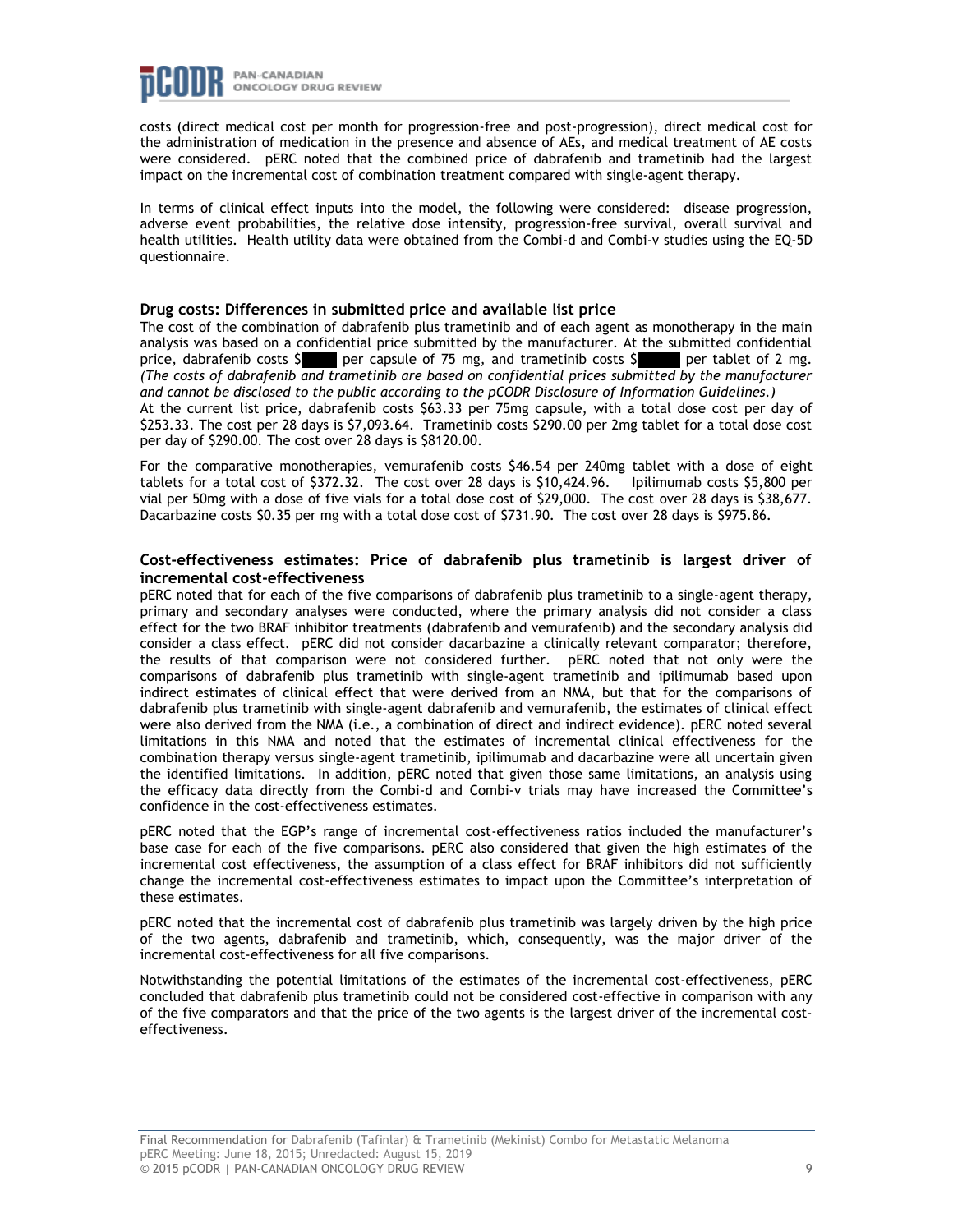

# ADOPTION FEASIBILITY

# **Considerations for implementation and budget impact:**

pERC discussed factors affecting the feasibility of implementing a funding recommendation for dabrafenib plus trametinib in patients with BRAF V600 mutation-positive unresectable or metastatic melanoma who have not received prior therapy for unresectable or metastatic melanoma.

Input from the pCODR Provincial Advisory Group indicated concerns regarding the high cost of dabrafenib plus trametinib as a barrier to implementation. pERC considered that the prices of the two drug was a major driver of the high incremental cost-effectiveness ratio. pERC also noted that the results of the budget impact analysis were sensitive to the prevalent population and the proportion of patients expected to present with BRAF mutation-positive disease.

pERC discussed the use of dabrafenib plus trametinib in the treatment of patients with unresectable or metastatic melanoma, who had not received prior therapy for their disease and who are currently receiving a single-agent BRAF inhibitor or MEK inhibitor. pERC considered that at the time of implementing a funding recommendation for dabrafenib plus trametinib, jurisdictions may consider addressing the short-term, time-limited need to offer dabrafenib plus trametinib to patients receiving first-line single-agent BRAF or MEK inhibitor therapy for unresectable or metastatic melanoma if the disease has not progressed.

pERC also discussed input from the pCODR Provincial Advisory Group that indicated concern regarding the appropriate sequencing of BRAF inhibitors, MEK inhibitors, and immune checkpoint inhibitors. pERC considered input from the pCODR Clinical Guidance Panel that as yet, there is no evidence to support or contraindicate the use of dabrafenib plus trametinib after progression on either a single-agent BRAF inhibitor or a single-agent MEK inhibitor; therefore, pERC could not make an informed recommendation on this matter. pERC also noted input from the pCODR Clinical Guidance Panel that as yet, there is no evidence to inform the optimal sequencing of dabrafenib plus trametinib with immune checkpoint inhibitors. Therefore, pERC was also unable to make an informed recommendation regarding the optimal sequencing of these agents in patients with unresectable or metastatic melanoma who have not received prior therapy. Finally, pERC noted that the provinces may want to consider prospectively collecting data regarding the efficacy and safety of dabrafenib plus trametinib administered before or after immune checkpoint inhibitors to help define the optimal sequencing of these agents in this patient population.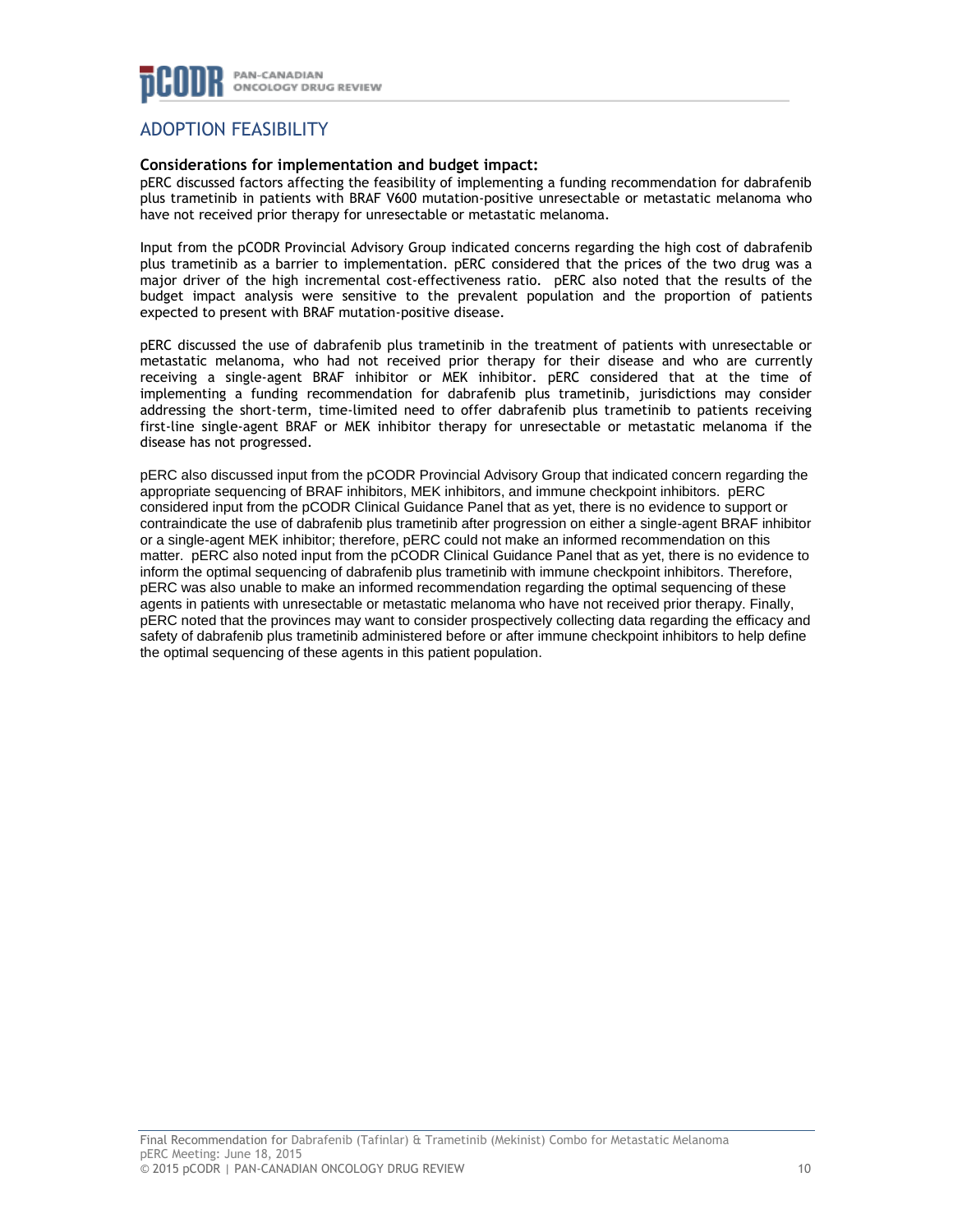# **DRUG AND CONDITION INFORMATION**

| <b>Drug Information</b>               | $\bullet$<br>$\bullet$ | Dabrafenib is a BRAF V600 inhibitor; Trametinib is a MEK<br>inhibitor<br>Dabrafenib is available in 50 and 75 mg capsules; Trametinib<br>is available in 0.5 mg and 2 mg tablets<br>The recommended dose of dabrafenib is 150 mg orally, and<br>of trametinib 2mg orally, both once daily, until disease<br>progression                                                                               |
|---------------------------------------|------------------------|-------------------------------------------------------------------------------------------------------------------------------------------------------------------------------------------------------------------------------------------------------------------------------------------------------------------------------------------------------------------------------------------------------|
| <b>Cancer Treated</b>                 |                        | BRAF V600 mutation-positive metastatic melanoma                                                                                                                                                                                                                                                                                                                                                       |
| <b>Burden of Illness</b>              | ٠                      | 6,500 new cases of primary melanoma were diagnosed in<br>2014 and approximately 1,100 individuals die from<br>melanoma each year<br>Most metastatic patients are not candidates for surgical<br>resection and systemic treatment is the only alternative.<br>The prognosis for these patients remains poor. The median<br>survival has been 6-9 months with a 5-year survival of<br>approximately 6%. |
| <b>Current Standard Treatment</b>     |                        | Vemurafenib is currently a standard first line treatment of<br>advanced, unresectable melanoma in patients with a BRAF<br>V600 mutation.<br>For patients with resistance to BRAF inhibitors, ipilimumab,<br>a monoclonal antibody has been shown to improve survival<br>in the first and second line settings in the treatment of<br>metastatic melanoma                                              |
| <b>Limitations of Current Therapy</b> |                        | Single agent BRAF inhibitors are approved and commonly<br>used in BRAF positive metastatic melanoma; however,<br>resistance typically develops within 6 to 8 months of<br>treatment initiation and survival at that point is poor                                                                                                                                                                     |

# **ABOUT THIS RECOMMENDATION**

# **The pCODR Expert Review Committee (pERC)**

Recommendations are made by the pCODR Expert Review Committee following the pERC Deliberative Framework. pERC members and their roles are as follows:

Dr. Anthony Fields, Oncologist (Chair) Dr. Maureen Trudeau, Oncologist (Vice-Chair) Dr. Scott Berry, Oncologist Bryson Brown, Patient Member Dr. Matthew Cheung, Oncologist Mario de Lemos, Pharmacist Dr. Sunil Desai, Oncologist Mike Doyle, Economist

Dr. Bill Evans, Oncologist Dr. Allan Grill, Family Physician Dr. Paul Hoskins, Oncologist Danica Wasney, Pharmacist Carole McMahon, Patient Member Alternate Jo Nanson, Patient Member Dr. Tallal Younis, Oncologist Dr. Kelvin Chan, Oncologist